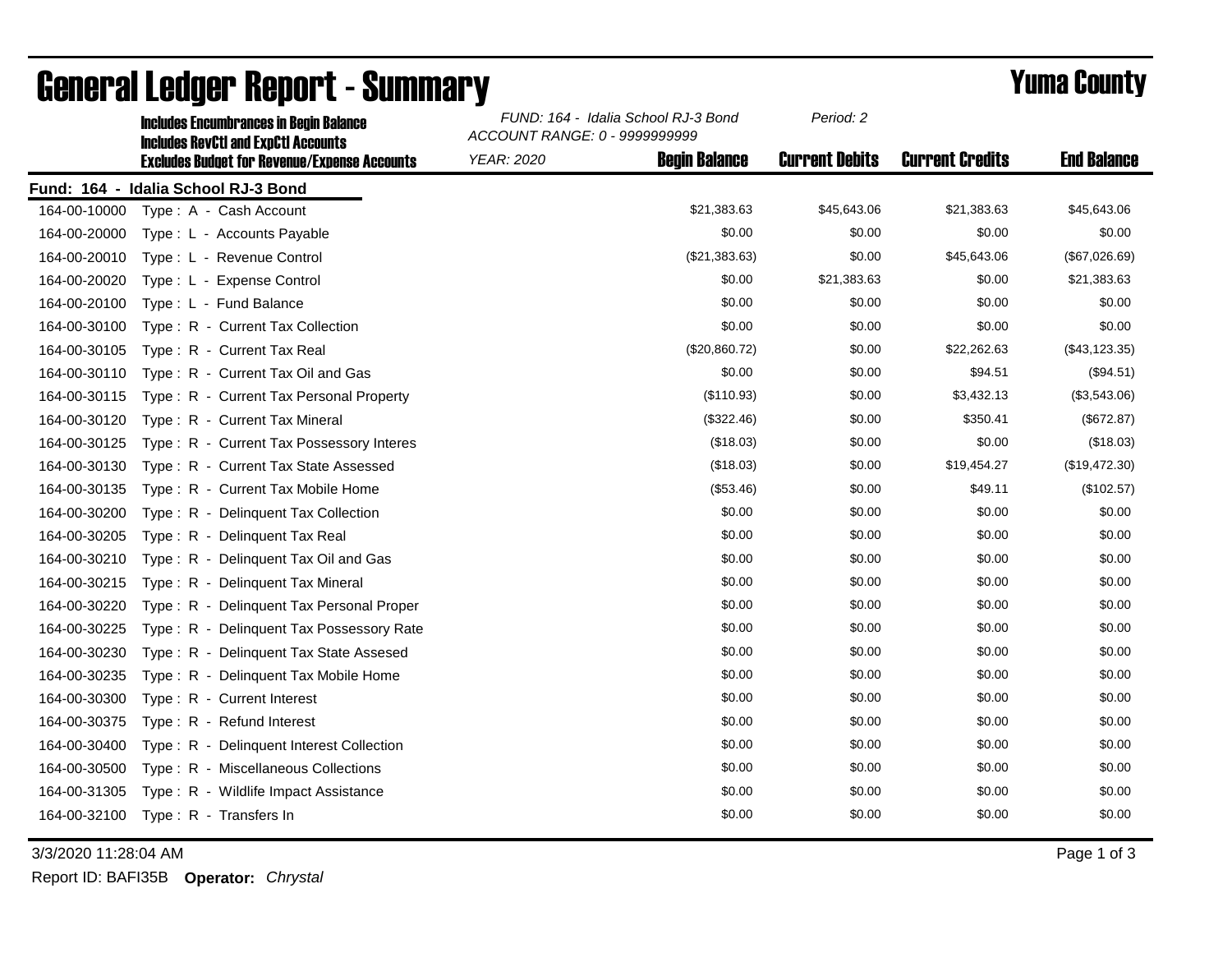| <b>General Ledger Report - Summary</b> |                                                                                             |                                                     |                                     |                                                                      | <b>Yuma County</b>   |                       |                                  |                    |
|----------------------------------------|---------------------------------------------------------------------------------------------|-----------------------------------------------------|-------------------------------------|----------------------------------------------------------------------|----------------------|-----------------------|----------------------------------|--------------------|
|                                        | <b>Includes Encumbrances in Begin Balance</b><br><b>Includes RevCtI and ExpCtI Accounts</b> |                                                     |                                     | FUND: 164 - Idalia School RJ-3 Bond<br>ACCOUNT RANGE: 0 - 9999999999 |                      | Period: 2             |                                  |                    |
|                                        |                                                                                             | <b>Excludes Budget for Revenue/Expense Accounts</b> | YEAR: 2020                          |                                                                      | <b>Begin Balance</b> | <b>Current Debits</b> | <b>Current Credits</b>           | <b>End Balance</b> |
| Fund: 164 - Idalia School RJ-3 Bond    |                                                                                             |                                                     |                                     |                                                                      |                      |                       |                                  |                    |
| 164-00-33000                           |                                                                                             | Type: R - Auto Tax B Collection                     |                                     |                                                                      | \$0.00               | \$0.00                | \$0.00                           | \$0.00             |
| 164-00-33100                           |                                                                                             | Type: R - Auto Tax A & F Collection                 |                                     |                                                                      | \$0.00               | \$0.00                | \$0.00                           | \$0.00             |
| 164-00-49100                           | Type: X - Treasurer Fees                                                                    |                                                     |                                     |                                                                      | \$0.00               | \$0.00                | \$0.00                           | \$0.00             |
| 164-00-49500                           |                                                                                             | Type: X - Checks Written / ACH Transfer             |                                     |                                                                      | \$0.00               | \$21,383.63           | \$0.00                           | \$21,383.63        |
|                                        |                                                                                             |                                                     | Fund: 164 - Idalia School RJ-3 Bond | Totals:                                                              | (\$21,383.63)        | \$88,410.32           | \$112,669.75                     | (\$45,643.06)      |
|                                        |                                                                                             | <b>Total Fund Revenues:</b>                         | \$45,643.06                         | <b>Total Fund Expenses:</b>                                          |                      | \$21,383.63           | <b>Net Revenue Over Expense:</b> | \$24,259.43        |